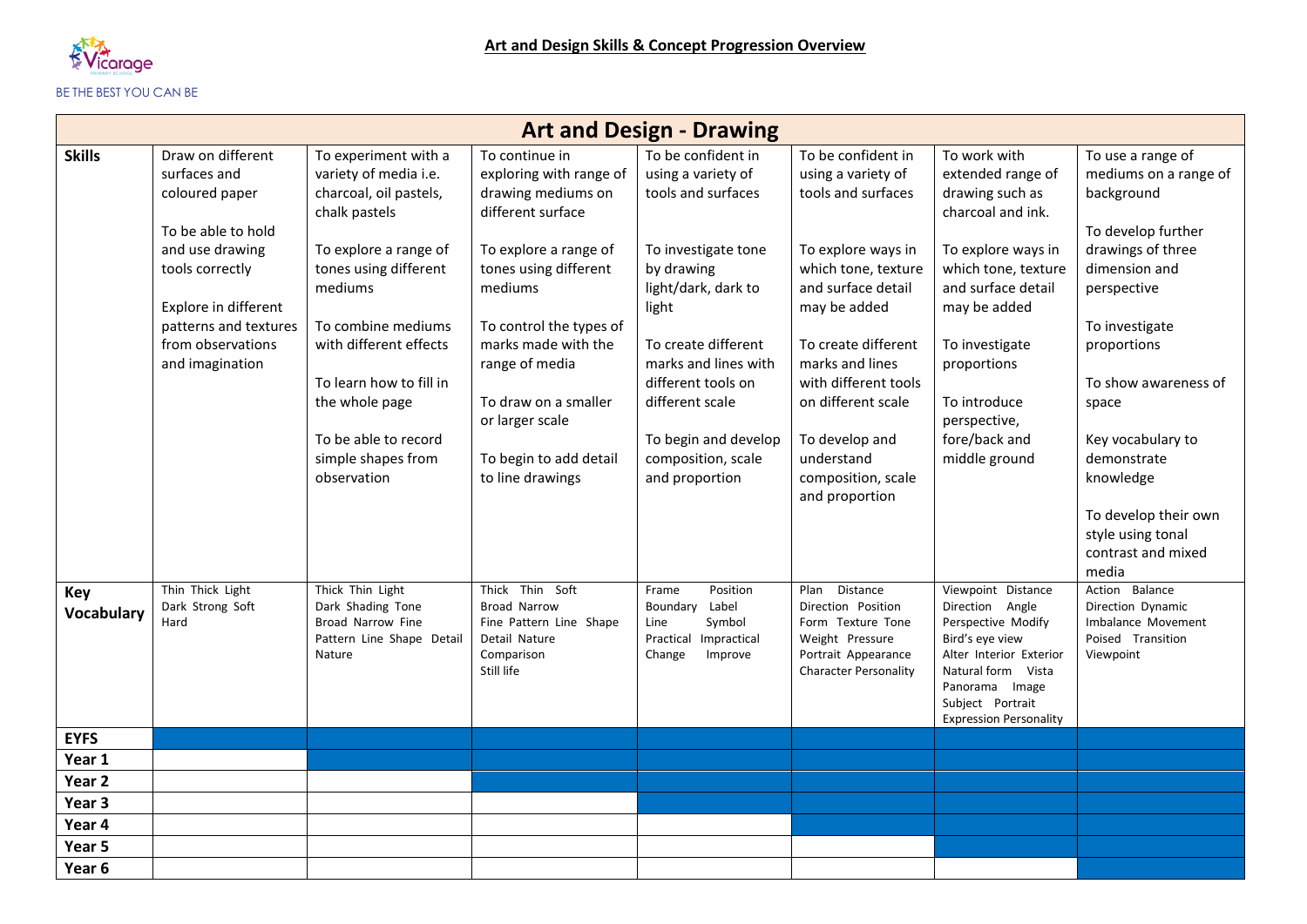| <b>Art and Design - Painting</b> |                                                                                                                                                                                                                                       |                                                                                                                                                                                                                                       |                                                                                                                                                                                                                               |                                                                                                                                                                                                                                                       |                                                                                                                                                                                                                                         |                                                                                                                                                                                                                                     |                                                                                                                                                                                                                                    |  |  |
|----------------------------------|---------------------------------------------------------------------------------------------------------------------------------------------------------------------------------------------------------------------------------------|---------------------------------------------------------------------------------------------------------------------------------------------------------------------------------------------------------------------------------------|-------------------------------------------------------------------------------------------------------------------------------------------------------------------------------------------------------------------------------|-------------------------------------------------------------------------------------------------------------------------------------------------------------------------------------------------------------------------------------------------------|-----------------------------------------------------------------------------------------------------------------------------------------------------------------------------------------------------------------------------------------|-------------------------------------------------------------------------------------------------------------------------------------------------------------------------------------------------------------------------------------|------------------------------------------------------------------------------------------------------------------------------------------------------------------------------------------------------------------------------------|--|--|
| <b>Skills</b>                    | To explore in<br>developing range of<br>mark makings using<br>fingers, brush, sticks,<br>feathers<br>To explore in<br>developing<br>techniques such<br>rolling, splashing,<br>dripping on different<br>surface<br>To develop language | To be able to recognise<br>the names of primary<br>and secondary colours<br>To be able to mix<br>primary colours to<br>make secondary<br>colours<br>To investigate mark<br>making for particular<br>effect<br>To explore making light | To be able to mix<br>primary colours to<br>make secondary<br>colours<br>To explore in creating<br>textures with different<br>tools<br>To begin to create<br>shades and tones using<br>black and white<br>To be able to select | To develop further in<br>colour mixing to<br>create different<br>shades and tones<br>To experiment with<br>tools and techniques<br>such as layering,<br>mixing media,<br>scrapping through.<br>To work on a range<br>of scale and surface             | To be confident to<br>create different<br>effects and textures<br>with paint<br>To experiment with<br>tools and<br>techniques such as<br>layering, mixing<br>media, scrapping<br>through.<br>To work on a range<br>of scale and surface | To be able to work on<br>paint surface with<br>other media such as<br>chalk pastels, oil<br>pastels, charcoal<br>To be able to show<br>the effect of<br>light/dark, colour,<br>texture and tone<br>To develop fine brush<br>strokes | To control and<br>experiment with<br>tones, shades and<br>mood and build on<br>previous knowledge<br>To work on a range<br>of scale and surface<br>To develop fine brush<br>strokes<br>To be independent in<br>selecting their own |  |  |
|                                  | relating to paint and<br>colour                                                                                                                                                                                                       | and dark colours<br>To be able to<br>understand and<br>practice using<br>equipment correctly                                                                                                                                          | and use different<br>brushes<br>To be able to<br>understand and<br>practice using<br>equipment correctly                                                                                                                      | To develop fine brush<br>strokes<br>To use a variety of<br>tools and techniques<br>including different<br>brush sizes and types                                                                                                                       | To develop fine<br>brush strokes<br>To begin to start<br>developing their<br>own style of<br>painting                                                                                                                                   | To work on a range of<br>scale and surface<br>To begin in<br>developing their own<br>style of painting<br>To use sketchbooks<br>to collect, record and<br>plan for future works                                                     | tools, materials and<br>techniques<br>To use sketchbooks<br>to collect, record and<br>plan for future works                                                                                                                        |  |  |
| Key<br><b>Vocabulary</b>         | Light Dark Bright, Dull,<br>Colorful                                                                                                                                                                                                  | <b>Blend Bright Primary</b><br>Secondary Warm Vibrant<br>Deep                                                                                                                                                                         | <b>Blend Bright Primary</b><br>Secondary Warm Vibrant<br>Deep Tone Shading<br>Pointillism<br>Colour wash                                                                                                                      | Abstract Natural<br><b>Bold Delicate Detailed</b><br>Colour descriptors e.g.<br>scarlet, crimson,<br>emerald, eau de nil,<br>turquoise Watery<br>Intense Strong Opaque<br>Translucent<br>Wash Tint Shade<br>Background<br>Foreground<br>Middle ground | Representational<br>Natural Swirling<br>Stippled<br>Transparent Opaque<br>Foreground<br>Background<br>Middle ground<br>Horizon                                                                                                          | Traditional<br>Representational<br>Imaginary Modern<br>Abstract Impressionist<br>Stippled Splattered<br>Dabbed Scraped<br>Dotted Stroked<br><b>Textured Flat</b><br>Layered Opaque<br>Translucent Intense                           | Still life Traditional<br>Modern Abstract<br>Imaginary Natural<br>Made Inanimate<br>Composition<br>Arrangement<br>Complimentary<br>Tonal Shading                                                                                   |  |  |
| <b>EYFS</b>                      |                                                                                                                                                                                                                                       |                                                                                                                                                                                                                                       |                                                                                                                                                                                                                               |                                                                                                                                                                                                                                                       |                                                                                                                                                                                                                                         |                                                                                                                                                                                                                                     |                                                                                                                                                                                                                                    |  |  |
| Year 1                           |                                                                                                                                                                                                                                       |                                                                                                                                                                                                                                       |                                                                                                                                                                                                                               |                                                                                                                                                                                                                                                       |                                                                                                                                                                                                                                         |                                                                                                                                                                                                                                     |                                                                                                                                                                                                                                    |  |  |
| Year 2                           |                                                                                                                                                                                                                                       |                                                                                                                                                                                                                                       |                                                                                                                                                                                                                               |                                                                                                                                                                                                                                                       |                                                                                                                                                                                                                                         |                                                                                                                                                                                                                                     |                                                                                                                                                                                                                                    |  |  |
| Year 3                           |                                                                                                                                                                                                                                       |                                                                                                                                                                                                                                       |                                                                                                                                                                                                                               |                                                                                                                                                                                                                                                       |                                                                                                                                                                                                                                         |                                                                                                                                                                                                                                     |                                                                                                                                                                                                                                    |  |  |
| Year 4                           |                                                                                                                                                                                                                                       |                                                                                                                                                                                                                                       |                                                                                                                                                                                                                               |                                                                                                                                                                                                                                                       |                                                                                                                                                                                                                                         |                                                                                                                                                                                                                                     |                                                                                                                                                                                                                                    |  |  |
| Year 5                           |                                                                                                                                                                                                                                       |                                                                                                                                                                                                                                       |                                                                                                                                                                                                                               |                                                                                                                                                                                                                                                       |                                                                                                                                                                                                                                         |                                                                                                                                                                                                                                     |                                                                                                                                                                                                                                    |  |  |
| Year 6                           |                                                                                                                                                                                                                                       |                                                                                                                                                                                                                                       |                                                                                                                                                                                                                               |                                                                                                                                                                                                                                                       |                                                                                                                                                                                                                                         |                                                                                                                                                                                                                                     |                                                                                                                                                                                                                                    |  |  |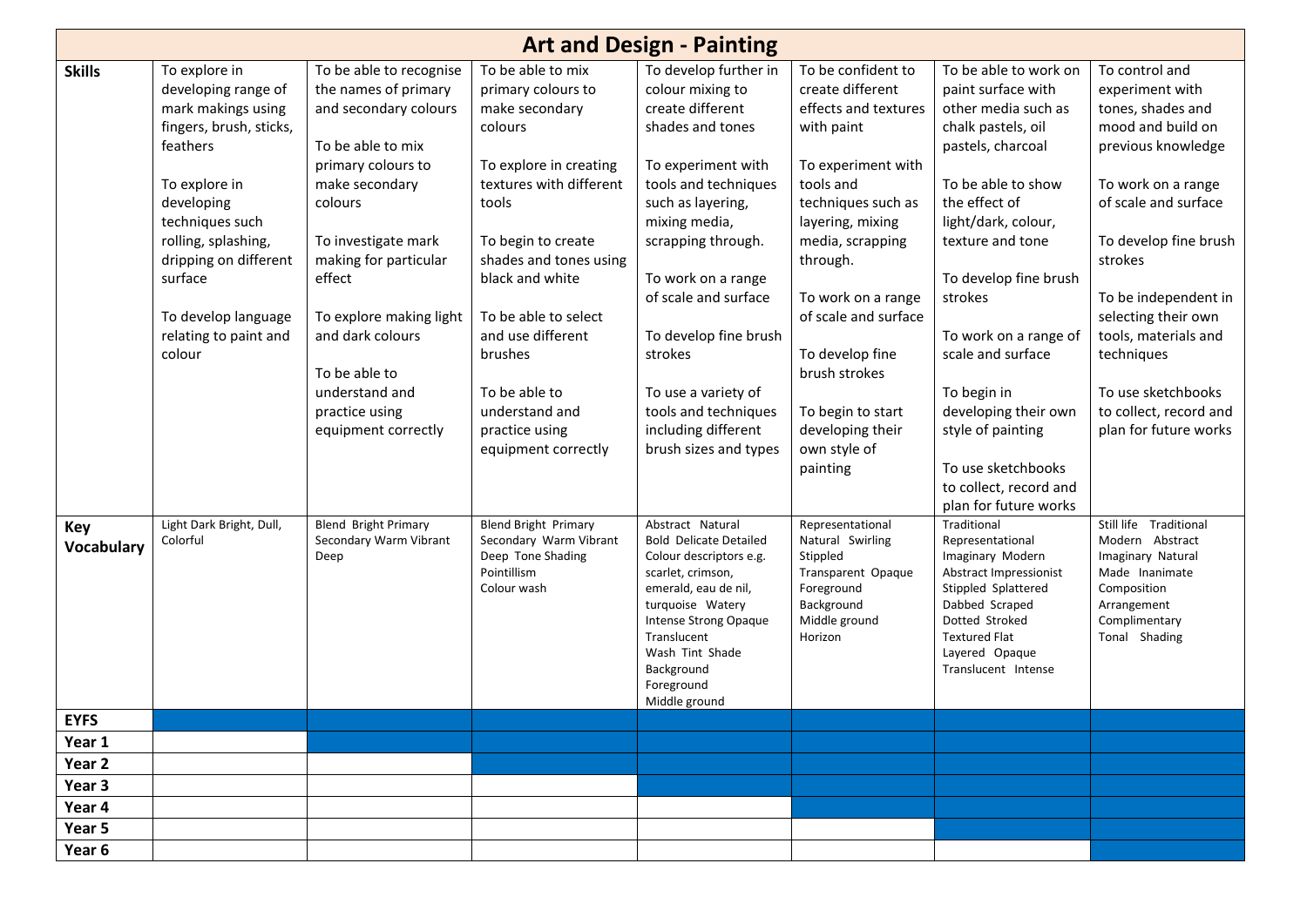| <b>Art and Design - Printing</b> |                                                                                                                                                                                                                                                     |                                                                                                                                                                                                                                                                                         |                                                                                                                                                                                                                                                                                                                                                |                                                                                                                                                                                                                                                                                                                                                        |                                                                                                                                                                                                                                                                                                                  |                                                                                                                                                                                                                                                                                             |                                                                                                                                                                                                                                                                                            |  |
|----------------------------------|-----------------------------------------------------------------------------------------------------------------------------------------------------------------------------------------------------------------------------------------------------|-----------------------------------------------------------------------------------------------------------------------------------------------------------------------------------------------------------------------------------------------------------------------------------------|------------------------------------------------------------------------------------------------------------------------------------------------------------------------------------------------------------------------------------------------------------------------------------------------------------------------------------------------|--------------------------------------------------------------------------------------------------------------------------------------------------------------------------------------------------------------------------------------------------------------------------------------------------------------------------------------------------------|------------------------------------------------------------------------------------------------------------------------------------------------------------------------------------------------------------------------------------------------------------------------------------------------------------------|---------------------------------------------------------------------------------------------------------------------------------------------------------------------------------------------------------------------------------------------------------------------------------------------|--------------------------------------------------------------------------------------------------------------------------------------------------------------------------------------------------------------------------------------------------------------------------------------------|--|
| <b>Skills</b>                    | To be able to name<br>shapes, textures and<br>colours<br>To be explore in taking<br>rubbings of leaf, brick,<br>coin<br>To develop simple<br>patterns by using<br>objects<br>To be able to discuss<br>the names of shapes,<br>patterns and textures | To be able to produce<br>rubbings from textures<br>To experiment with<br>amount of paint and<br>develop control<br>To be able to apply ink<br>onto shapes or surface to<br>experiment with printing<br>To create repeated<br>patterns and explore<br>textures - with found<br>materials | To explore printing simple<br>pictures with a range of<br>hard and soft materials<br>e.g. cork, sponge<br>To experiment with<br>amount of paint and<br>develop control<br>To be able to apply ink<br>onto shapes or surface to<br>experiment with printing<br>To create repeated<br>patterns and explore<br>textures - with found<br>materials | To be able to recreate<br>images through relief<br>To revisit previous skills<br>learnt, work<br>independently and<br>collaboratively<br>To be able to use two<br>colour inks printing<br>Replicate patterns from<br>observation<br>Make repeated<br>patterns with precision<br>Use key vocabulary to<br>demonstrate<br>knowledge and<br>understanding | To use sketchbook to<br>plan and develop<br>simple ideas<br>To be able to use two<br>colour inks printing<br>To be able to<br>demonstrate<br>experience in fabric<br>printing<br>To be able to describe<br>techniques and<br>processes<br>Use key vocabulary to<br>demonstrate<br>knowledge and<br>understanding | To use sketchbook to<br>plan and develop simple<br>ideas<br>To be able to use two<br>colour inks printing<br>To investigate and<br>develop from paper<br>printing to fabrics<br>To design and create a<br>motif turn into printing<br>To be able to describe<br>techniques and<br>processes | To use sketchbook to<br>plan and develop<br>simple ideas<br>To investigate with<br>three colour ink<br>printing<br>To make a design and<br>explore in arranging,<br>ordering, repeating and<br>overlaying patterns<br>To explore using pen,<br>ink or other mediums<br>to work into prints |  |
| Key<br>Vocabulary                | Print<br>Repeat<br>Patterns<br>Shapes                                                                                                                                                                                                               | Print<br>Rubbing<br>Smudge<br>Image<br>Reverse<br><b>Shapes</b><br>Surface<br>Pressure<br>Decoration<br>Cloth                                                                                                                                                                           | Print<br>Rubbing<br>Smudge<br>Image<br>Reverse<br>Shapes<br>Surface<br>Pressure<br>Decoration<br>Cloth<br>Repeat<br>Rotate<br>Mon-print<br>Two-tone print                                                                                                                                                                                      | Imprint<br>Impression<br>Mould<br>Mon-print<br>Background<br>Pounce<br>Marbling<br>Surface<br>Absorb<br>Stencil<br>Negative image<br>Positive image                                                                                                                                                                                                    | Pounce<br>Linear<br>Register<br><b>Block</b><br>Manipulate<br>Repeat Continuous<br>Cylinder                                                                                                                                                                                                                      | Monotype<br>Relief<br>Printing plate<br>Inking up<br>Intaglio<br>Water-based<br>Oil-based<br>Overlap<br>Etching<br>Engraving<br>Indentation<br>Pressure<br>Calligraphy                                                                                                                      | Aesthetic<br>Pattern<br>Motif<br>Victorian<br>Islamic<br>Rotation<br>Reflection<br>Symmetrical<br>Repetition                                                                                                                                                                               |  |
| <b>EYFS</b>                      |                                                                                                                                                                                                                                                     |                                                                                                                                                                                                                                                                                         |                                                                                                                                                                                                                                                                                                                                                |                                                                                                                                                                                                                                                                                                                                                        |                                                                                                                                                                                                                                                                                                                  |                                                                                                                                                                                                                                                                                             |                                                                                                                                                                                                                                                                                            |  |
| Year 1                           |                                                                                                                                                                                                                                                     |                                                                                                                                                                                                                                                                                         |                                                                                                                                                                                                                                                                                                                                                |                                                                                                                                                                                                                                                                                                                                                        |                                                                                                                                                                                                                                                                                                                  |                                                                                                                                                                                                                                                                                             |                                                                                                                                                                                                                                                                                            |  |
| Year 2                           |                                                                                                                                                                                                                                                     |                                                                                                                                                                                                                                                                                         |                                                                                                                                                                                                                                                                                                                                                |                                                                                                                                                                                                                                                                                                                                                        |                                                                                                                                                                                                                                                                                                                  |                                                                                                                                                                                                                                                                                             |                                                                                                                                                                                                                                                                                            |  |
| Year 3                           |                                                                                                                                                                                                                                                     |                                                                                                                                                                                                                                                                                         |                                                                                                                                                                                                                                                                                                                                                |                                                                                                                                                                                                                                                                                                                                                        |                                                                                                                                                                                                                                                                                                                  |                                                                                                                                                                                                                                                                                             |                                                                                                                                                                                                                                                                                            |  |
| Year 4                           |                                                                                                                                                                                                                                                     |                                                                                                                                                                                                                                                                                         |                                                                                                                                                                                                                                                                                                                                                |                                                                                                                                                                                                                                                                                                                                                        |                                                                                                                                                                                                                                                                                                                  |                                                                                                                                                                                                                                                                                             |                                                                                                                                                                                                                                                                                            |  |
| Year 5                           |                                                                                                                                                                                                                                                     |                                                                                                                                                                                                                                                                                         |                                                                                                                                                                                                                                                                                                                                                |                                                                                                                                                                                                                                                                                                                                                        |                                                                                                                                                                                                                                                                                                                  |                                                                                                                                                                                                                                                                                             |                                                                                                                                                                                                                                                                                            |  |
| Year 6                           |                                                                                                                                                                                                                                                     |                                                                                                                                                                                                                                                                                         |                                                                                                                                                                                                                                                                                                                                                |                                                                                                                                                                                                                                                                                                                                                        |                                                                                                                                                                                                                                                                                                                  |                                                                                                                                                                                                                                                                                             |                                                                                                                                                                                                                                                                                            |  |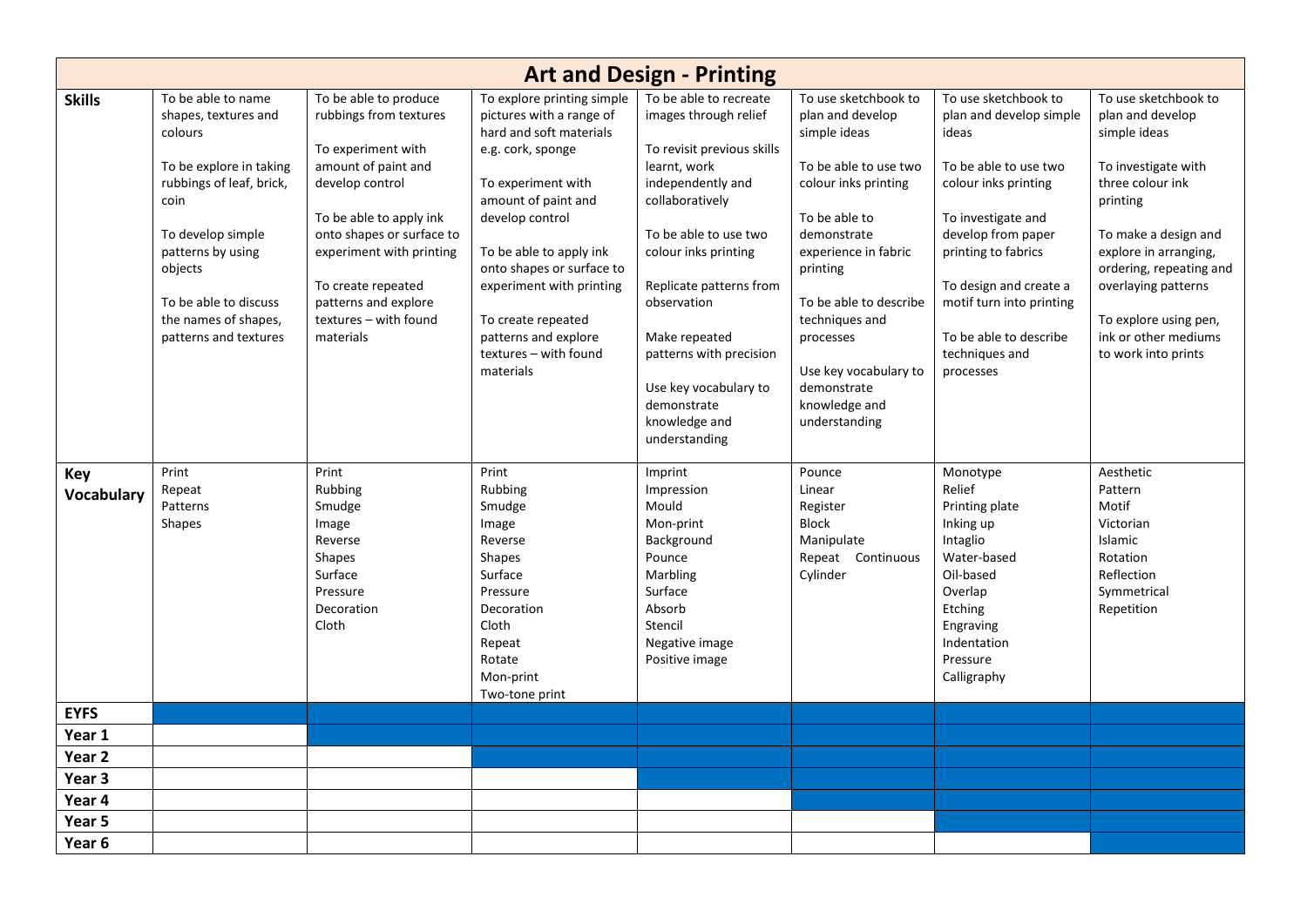|                   | <b>Art and Design - Sculpture</b>                                                                                                                                                                                                                                                                                                                            |                                                                                                                                                                                                                                                                                                                                                    |                                                                                                                                                                                                                                                                                                                                                                                                         |                                                                                                                                                                                                                                                                                                     |                                                                                                                                                                                                                                                                                                                           |                                                                                                                                                                                                                                                                                                                                                                           |                                                                                                                                                                                                                                                                                                                                                                                                                               |  |  |
|-------------------|--------------------------------------------------------------------------------------------------------------------------------------------------------------------------------------------------------------------------------------------------------------------------------------------------------------------------------------------------------------|----------------------------------------------------------------------------------------------------------------------------------------------------------------------------------------------------------------------------------------------------------------------------------------------------------------------------------------------------|---------------------------------------------------------------------------------------------------------------------------------------------------------------------------------------------------------------------------------------------------------------------------------------------------------------------------------------------------------------------------------------------------------|-----------------------------------------------------------------------------------------------------------------------------------------------------------------------------------------------------------------------------------------------------------------------------------------------------|---------------------------------------------------------------------------------------------------------------------------------------------------------------------------------------------------------------------------------------------------------------------------------------------------------------------------|---------------------------------------------------------------------------------------------------------------------------------------------------------------------------------------------------------------------------------------------------------------------------------------------------------------------------------------------------------------------------|-------------------------------------------------------------------------------------------------------------------------------------------------------------------------------------------------------------------------------------------------------------------------------------------------------------------------------------------------------------------------------------------------------------------------------|--|--|
| <b>Skills</b>     | To explore in using a<br>range of materials such<br>as clay, playdough<br>To be able to cut<br>shapes including using<br>scissors and other tools<br>To be able to build and<br>construct using a<br>variety of objects<br>To explore in using clay<br>and develop simple<br>techniques<br>To be able to use<br>language to explain<br>skills and techniques | To be able to use tools<br>and equipment safely and<br>in correct way<br>To be able to shape, form<br>and construct and model<br>from observation and<br>imagination<br>To be able to construct<br>using different materials<br>To be able to create<br>patterns and textures<br>To be able to use<br>language to explain skills<br>and techniques | To be able to use tools<br>and equipment safely and<br>in correct way<br>To be able to shape, form<br>and construct and model<br>from observation and<br>imagination<br>To be able to construct<br>using different materials<br>To demonstrate<br>experience in surface<br>patterns/ textures and<br>use them when<br>appropriate.<br>To be able to use<br>language to explain skills<br>and techniques | To use equipment and<br>media with increasing<br>confidence.<br>Construct a simple base<br>for extending and<br>modelling other shapes<br>To record media<br>explorations and<br>experimentations as<br>well as try out ideas.<br>To be able to use<br>language to explain<br>skills and techniques | To use ideas to make<br>sculpture from<br>observation<br>To be able to<br>experience in relief<br>and freestanding<br>work using different<br>range of media<br>To record media<br>explorations and<br>experimentations as<br>well as try out ideas.<br>To be able to use<br>language to explain<br>skills and techniques | To plan and design and<br>make models from<br>observation or<br>imagination<br>To be able to<br>experience in relief and<br>freestanding work using<br>different range of media<br>To be able to use<br>language to explain<br>skills and techniques<br>To use clay to create a<br>form from observation<br>and explore different<br>techniques and<br>impressing details | To plan and design and<br>make models from<br>observation or<br>imagination<br>To create sculpture,<br>both small and large<br>scale<br>To build from using<br>wires to create form<br>and covered with<br>newspapers and<br>Modroc<br>To be able to use<br>language to explain<br>skills and techniques<br>To use clay to create a<br>form from observation<br>and explore different<br>techniques and<br>impressing details |  |  |
| Key<br>Vocabulary | Sculpture<br>Fold<br>Bend<br>Clay                                                                                                                                                                                                                                                                                                                            | Sculpture<br>Structure<br>Assemble<br>Construct<br>Fold<br>Bend<br>Model<br>Statue Stone<br>Attach<br>Metal<br>Curve Form<br>Clay<br><b>Impress Texture</b>                                                                                                                                                                                        | Sculpture Structure<br>Assemble Construct<br>Model Fold Bend<br>Attach Statue Stone<br>Metal Curve Form<br>Clay Impress Texture                                                                                                                                                                                                                                                                         | Viewpoint Detail<br><b>Decoration Natural</b><br>Form Texture<br>Two-dimensional<br>Three-dimensional                                                                                                                                                                                               | Form Shape<br><b>Texture Composition</b><br>Profile Stylised<br>Proportion<br><b>Decoration Ornate</b><br>Symbolic Perspective                                                                                                                                                                                            | Realistic Proportion<br>Surface texture<br><b>Balance Scale</b><br>Relationship<br><b>Transform Movement</b><br>Rhythm Composition<br><b>Structure Construct</b><br>Flexible Pliable<br><b>Hollow Solid Surface</b><br>Plane Angle Slip<br><b>Attachment Relief</b>                                                                                                       | Line Shape<br>Pose Position<br>Gesture Repetition<br>Sequence Dynamic<br>Flowing Motion<br>Rhythm Proportion<br>Balance                                                                                                                                                                                                                                                                                                       |  |  |
| <b>EYFS</b>       |                                                                                                                                                                                                                                                                                                                                                              |                                                                                                                                                                                                                                                                                                                                                    |                                                                                                                                                                                                                                                                                                                                                                                                         |                                                                                                                                                                                                                                                                                                     |                                                                                                                                                                                                                                                                                                                           |                                                                                                                                                                                                                                                                                                                                                                           |                                                                                                                                                                                                                                                                                                                                                                                                                               |  |  |
| Year 1            |                                                                                                                                                                                                                                                                                                                                                              |                                                                                                                                                                                                                                                                                                                                                    |                                                                                                                                                                                                                                                                                                                                                                                                         |                                                                                                                                                                                                                                                                                                     |                                                                                                                                                                                                                                                                                                                           |                                                                                                                                                                                                                                                                                                                                                                           |                                                                                                                                                                                                                                                                                                                                                                                                                               |  |  |
| Year 2            |                                                                                                                                                                                                                                                                                                                                                              |                                                                                                                                                                                                                                                                                                                                                    |                                                                                                                                                                                                                                                                                                                                                                                                         |                                                                                                                                                                                                                                                                                                     |                                                                                                                                                                                                                                                                                                                           |                                                                                                                                                                                                                                                                                                                                                                           |                                                                                                                                                                                                                                                                                                                                                                                                                               |  |  |
| Year 3            |                                                                                                                                                                                                                                                                                                                                                              |                                                                                                                                                                                                                                                                                                                                                    |                                                                                                                                                                                                                                                                                                                                                                                                         |                                                                                                                                                                                                                                                                                                     |                                                                                                                                                                                                                                                                                                                           |                                                                                                                                                                                                                                                                                                                                                                           |                                                                                                                                                                                                                                                                                                                                                                                                                               |  |  |
| Year 4            |                                                                                                                                                                                                                                                                                                                                                              |                                                                                                                                                                                                                                                                                                                                                    |                                                                                                                                                                                                                                                                                                                                                                                                         |                                                                                                                                                                                                                                                                                                     |                                                                                                                                                                                                                                                                                                                           |                                                                                                                                                                                                                                                                                                                                                                           |                                                                                                                                                                                                                                                                                                                                                                                                                               |  |  |
| Year 5            |                                                                                                                                                                                                                                                                                                                                                              |                                                                                                                                                                                                                                                                                                                                                    |                                                                                                                                                                                                                                                                                                                                                                                                         |                                                                                                                                                                                                                                                                                                     |                                                                                                                                                                                                                                                                                                                           |                                                                                                                                                                                                                                                                                                                                                                           |                                                                                                                                                                                                                                                                                                                                                                                                                               |  |  |
| Year 6            |                                                                                                                                                                                                                                                                                                                                                              |                                                                                                                                                                                                                                                                                                                                                    |                                                                                                                                                                                                                                                                                                                                                                                                         |                                                                                                                                                                                                                                                                                                     |                                                                                                                                                                                                                                                                                                                           |                                                                                                                                                                                                                                                                                                                                                                           |                                                                                                                                                                                                                                                                                                                                                                                                                               |  |  |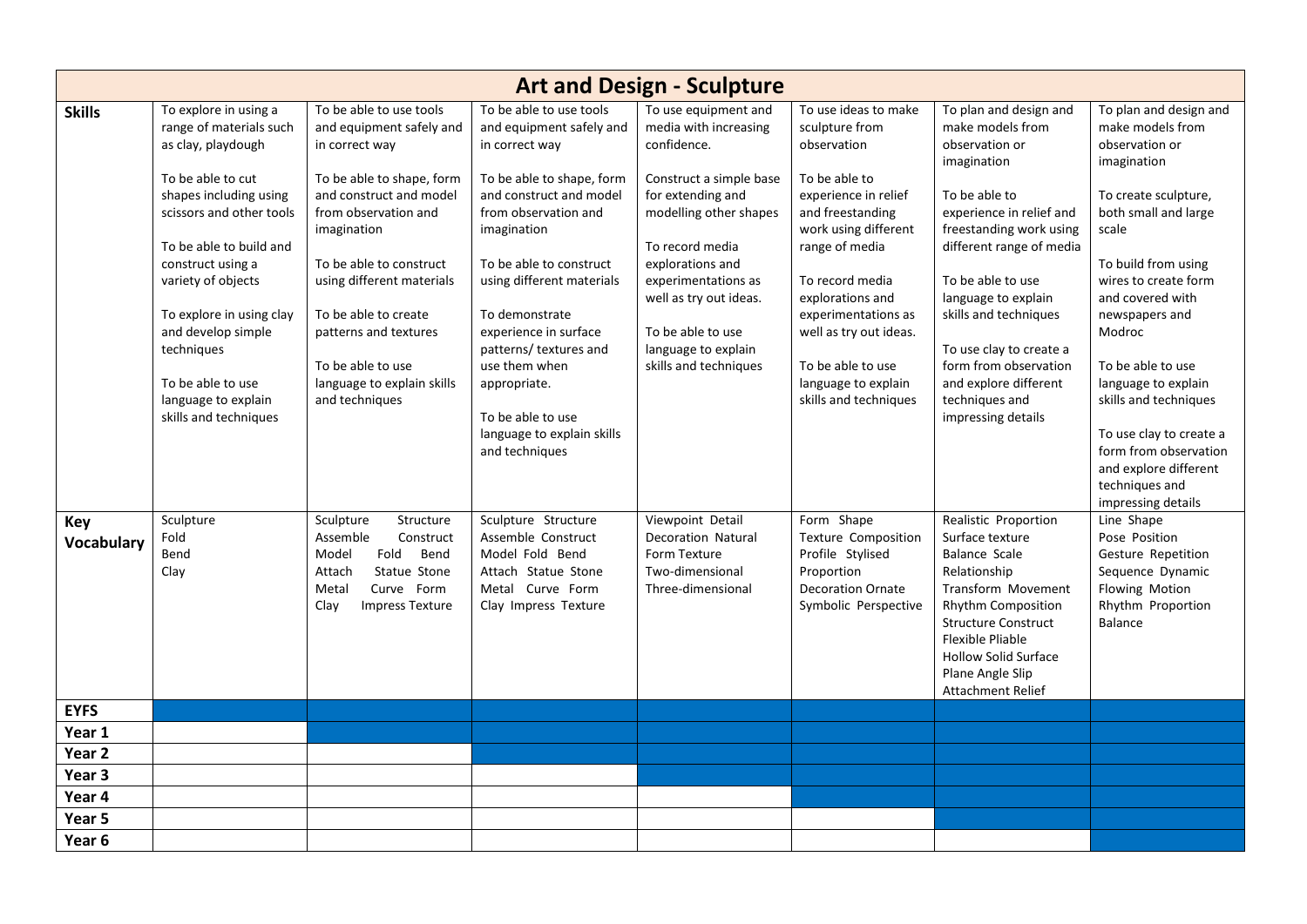|                          | <b>Art and Design - Textile</b>                                                                                                                                                                             |                                                                                                                                                                                                                                                                   |                                                                                                                                                                                                                                                                                                                             |                                                                                                                                                                                                                                                                                                                                                                                                                                                                                       |                                                                                                                                                                                                                                                                                                                                                                             |                                                                                                                                                                                                                                                                                                                                                                             |                                                                                                                                                                                                                                                                                                                                                                                                                                            |  |  |
|--------------------------|-------------------------------------------------------------------------------------------------------------------------------------------------------------------------------------------------------------|-------------------------------------------------------------------------------------------------------------------------------------------------------------------------------------------------------------------------------------------------------------------|-----------------------------------------------------------------------------------------------------------------------------------------------------------------------------------------------------------------------------------------------------------------------------------------------------------------------------|---------------------------------------------------------------------------------------------------------------------------------------------------------------------------------------------------------------------------------------------------------------------------------------------------------------------------------------------------------------------------------------------------------------------------------------------------------------------------------------|-----------------------------------------------------------------------------------------------------------------------------------------------------------------------------------------------------------------------------------------------------------------------------------------------------------------------------------------------------------------------------|-----------------------------------------------------------------------------------------------------------------------------------------------------------------------------------------------------------------------------------------------------------------------------------------------------------------------------------------------------------------------------|--------------------------------------------------------------------------------------------------------------------------------------------------------------------------------------------------------------------------------------------------------------------------------------------------------------------------------------------------------------------------------------------------------------------------------------------|--|--|
| <b>Skills</b>            | To become familiar<br>with using a variety of<br>textile and fabric<br>To experience in simple<br>weaving using paper<br>and twigs<br>To explore in using<br>fabric collage to create<br>a decorative piece | To be able to develop<br>basic skill in weaving and<br>understand the process<br>and techniques<br>To apply shapes with glue<br>or by stitching<br>To apply decoration using<br>beads, buttons, feathers<br>etc.<br>To explore in different<br>ways of decorating | To be able to develop<br>basic skill in weaving and<br>understand the process<br>and techniques<br>To develop in gaining<br>confidence on simple<br>stitching<br>To be able to cut threads<br>and fabrics<br>To apply decoration using<br>beads, buttons, feathers<br>etc.<br>To explore in different<br>ways of decorating | To be able to control<br>stitching and produce<br>different stitching<br>To apply decoration<br>using beads, buttons,<br>feathers etc.<br>To continue to gain<br>experience in applying<br>colour with printing.<br>To be able to<br>incorporate other<br>materials into the<br>woven design<br>To use sketchbooks to<br>collect and record<br>visual information from<br>different sources.<br>To record textile<br>explorations and<br>experimentations as<br>well as try out ideas | To be able to control<br>stitching and produce<br>different stitching<br>with complex<br>patterns<br>To develop prints<br>onto fabrics and<br>explore techniques<br>and effects<br>To use sketchbooks to<br>collect and record<br>visual information<br>from different<br>sources.<br>To record textile<br>explorations and<br>experimentations as<br>well as try out ideas | To develop decorative<br>prints and paint effects<br>on fabrics<br>To use variety of<br>techniques to create<br>different textural<br>effects, e.g. printing,<br>stitching, dyeing<br>To use sketchbooks to<br>collect and record visual<br>information from<br>different sources.<br>To record textile<br>explorations and<br>experimentations as<br>well as try out ideas | To be able to explore<br>techniques to create an<br>image or artefacts and<br>decorate<br>Experiment with a<br>variety of techniques.<br>To use a number of<br>different stitches<br>creatively to produce<br>different patterns and<br>textures.<br>To use sketchbooks to<br>collect and record<br>visual information from<br>different sources.<br>To record textile<br>explorations and<br>experimentations as<br>well as try out ideas |  |  |
| Key<br><b>Vocabulary</b> | Cutting<br>Weave                                                                                                                                                                                            | Fabric Colour Pattern<br>Shape Texture Sew<br>Weave Mixed media<br>Collage Appliqué<br>Layers Combine<br>Silk<br>Opinion Fur<br>Satin Net<br>Tweed                                                                                                                | Fabric Colour Pattern<br>Shape Texture<br>Sew Hessian<br>Scraps Wool Yarn<br>Mixed media Weave<br>Collage Appliqué<br>Layers Combine<br>Opinion Thread Net<br>Fur Tweed Silk Satin                                                                                                                                          | Natural Synthetic<br>Vat Bunching<br><b>Threading Stitching</b><br>Embroidery<br>Cross stitch<br>Running stitch<br>Stem stitch Matting<br>Shrunken Tease<br>Wool tops Carding                                                                                                                                                                                                                                                                                                         | Daub<br>Stamp<br>Emblem Motif<br>Ornamentation<br>Geometric<br>Stylised<br>Abstract                                                                                                                                                                                                                                                                                         | Manipulation<br>Smocking Ruching<br>Batik Embellish<br>Accentuate Enhance<br>Detract Practicality<br>Aesthetic<br>Birds eye view                                                                                                                                                                                                                                            | <b>Manipulation Smocking</b><br>Ruching<br><b>Batik Embellish</b><br>Accentuate<br>Enhance Detract<br>Practicality Aesthetic                                                                                                                                                                                                                                                                                                               |  |  |
| <b>EYFS</b>              |                                                                                                                                                                                                             |                                                                                                                                                                                                                                                                   |                                                                                                                                                                                                                                                                                                                             |                                                                                                                                                                                                                                                                                                                                                                                                                                                                                       |                                                                                                                                                                                                                                                                                                                                                                             |                                                                                                                                                                                                                                                                                                                                                                             |                                                                                                                                                                                                                                                                                                                                                                                                                                            |  |  |
| Year 1                   |                                                                                                                                                                                                             |                                                                                                                                                                                                                                                                   |                                                                                                                                                                                                                                                                                                                             |                                                                                                                                                                                                                                                                                                                                                                                                                                                                                       |                                                                                                                                                                                                                                                                                                                                                                             |                                                                                                                                                                                                                                                                                                                                                                             |                                                                                                                                                                                                                                                                                                                                                                                                                                            |  |  |
| Year <sub>2</sub>        |                                                                                                                                                                                                             |                                                                                                                                                                                                                                                                   |                                                                                                                                                                                                                                                                                                                             |                                                                                                                                                                                                                                                                                                                                                                                                                                                                                       |                                                                                                                                                                                                                                                                                                                                                                             |                                                                                                                                                                                                                                                                                                                                                                             |                                                                                                                                                                                                                                                                                                                                                                                                                                            |  |  |
| Year <sub>3</sub>        |                                                                                                                                                                                                             |                                                                                                                                                                                                                                                                   |                                                                                                                                                                                                                                                                                                                             |                                                                                                                                                                                                                                                                                                                                                                                                                                                                                       |                                                                                                                                                                                                                                                                                                                                                                             |                                                                                                                                                                                                                                                                                                                                                                             |                                                                                                                                                                                                                                                                                                                                                                                                                                            |  |  |
| Year 4                   |                                                                                                                                                                                                             |                                                                                                                                                                                                                                                                   |                                                                                                                                                                                                                                                                                                                             |                                                                                                                                                                                                                                                                                                                                                                                                                                                                                       |                                                                                                                                                                                                                                                                                                                                                                             |                                                                                                                                                                                                                                                                                                                                                                             |                                                                                                                                                                                                                                                                                                                                                                                                                                            |  |  |
| Year 5                   |                                                                                                                                                                                                             |                                                                                                                                                                                                                                                                   |                                                                                                                                                                                                                                                                                                                             |                                                                                                                                                                                                                                                                                                                                                                                                                                                                                       |                                                                                                                                                                                                                                                                                                                                                                             |                                                                                                                                                                                                                                                                                                                                                                             |                                                                                                                                                                                                                                                                                                                                                                                                                                            |  |  |
| Year 6                   |                                                                                                                                                                                                             |                                                                                                                                                                                                                                                                   |                                                                                                                                                                                                                                                                                                                             |                                                                                                                                                                                                                                                                                                                                                                                                                                                                                       |                                                                                                                                                                                                                                                                                                                                                                             |                                                                                                                                                                                                                                                                                                                                                                             |                                                                                                                                                                                                                                                                                                                                                                                                                                            |  |  |